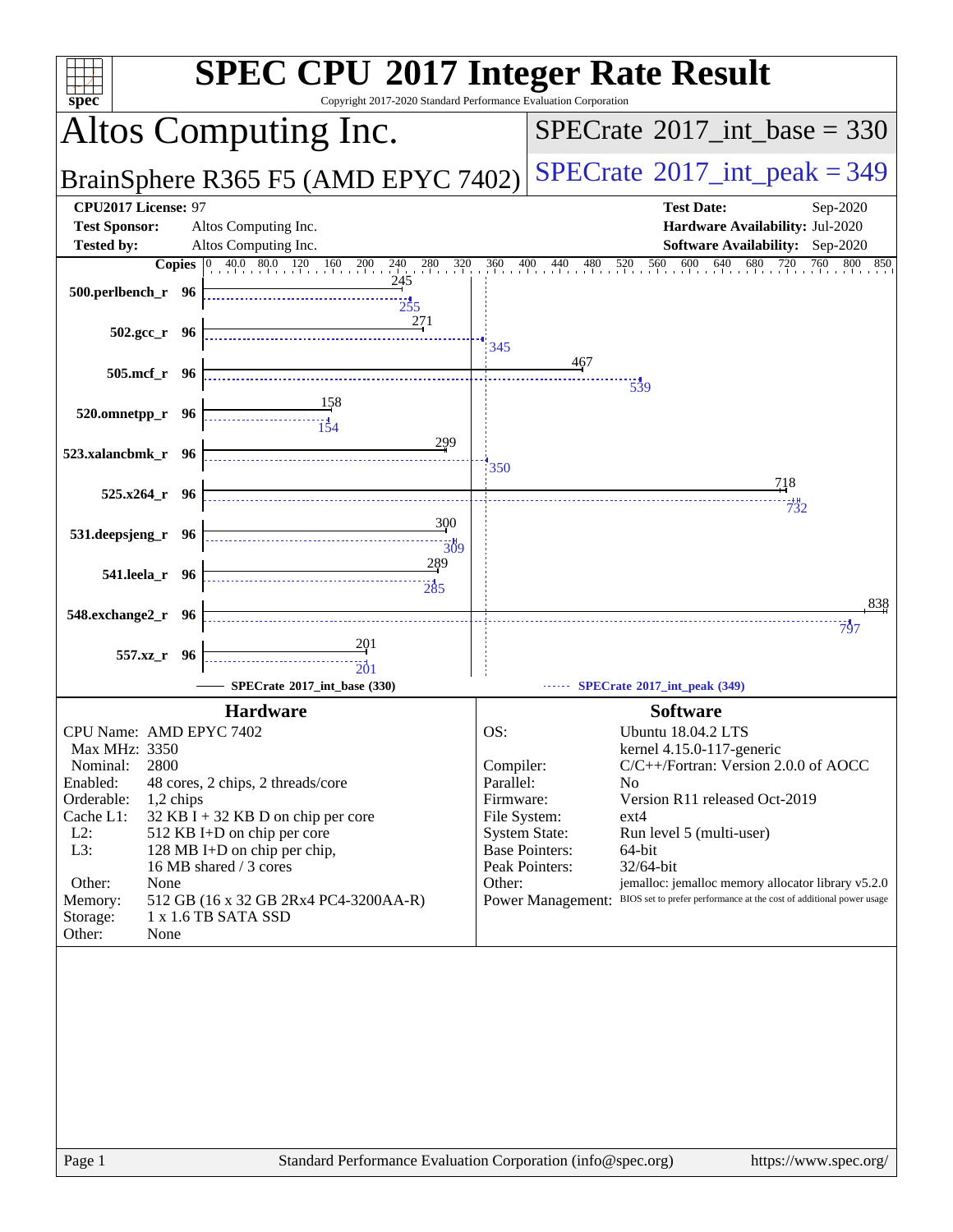

Copyright 2017-2020 Standard Performance Evaluation Corporation

# Altos Computing Inc.

 $SPECTate@2017_int\_base = 330$ 

BrainSphere R365 F5 (AMD EPYC 7402) [SPECrate](http://www.spec.org/auto/cpu2017/Docs/result-fields.html#SPECrate2017intpeak)<sup>®</sup>[2017\\_int\\_peak = 3](http://www.spec.org/auto/cpu2017/Docs/result-fields.html#SPECrate2017intpeak)49

**[Test Sponsor:](http://www.spec.org/auto/cpu2017/Docs/result-fields.html#TestSponsor)** Altos Computing Inc. **[Hardware Availability:](http://www.spec.org/auto/cpu2017/Docs/result-fields.html#HardwareAvailability)** Jul-2020

**[CPU2017 License:](http://www.spec.org/auto/cpu2017/Docs/result-fields.html#CPU2017License)** 97 **[Test Date:](http://www.spec.org/auto/cpu2017/Docs/result-fields.html#TestDate)** Sep-2020 **[Tested by:](http://www.spec.org/auto/cpu2017/Docs/result-fields.html#Testedby)** Altos Computing Inc. **[Software Availability:](http://www.spec.org/auto/cpu2017/Docs/result-fields.html#SoftwareAvailability)** Sep-2020

### **[Results Table](http://www.spec.org/auto/cpu2017/Docs/result-fields.html#ResultsTable)**

|                                   | <b>Base</b>   |                |       |                | <b>Peak</b> |                |       |               |                |              |                |              |                |              |
|-----------------------------------|---------------|----------------|-------|----------------|-------------|----------------|-------|---------------|----------------|--------------|----------------|--------------|----------------|--------------|
| <b>Benchmark</b>                  | <b>Copies</b> | <b>Seconds</b> | Ratio | <b>Seconds</b> | Ratio       | <b>Seconds</b> | Ratio | <b>Copies</b> | <b>Seconds</b> | <b>Ratio</b> | <b>Seconds</b> | <b>Ratio</b> | <b>Seconds</b> | <b>Ratio</b> |
| 500.perlbench_r                   | 96            | 622            | 246   | 624            | 245         | 624            | 245   | 96            | 596            | 256          | 601            | 254          | 599            | 255          |
| 502.gcc_r                         | 96            | 502            | 271   | 501            | 271         | 503            | 270   | 96            | 393            | 345          | 394            | 345          | 396            | 344          |
| $505$ .mcf r                      | 96            | 332            | 467   | 331            | 468         | 332            | 467   | 96            | 288            | 538          | 288            | 539          | 288            | 539          |
| 520.omnetpp_r                     | 96            | 798            | 158   | 797            | 158         | 796            | 158   | 96            | 816            | 154          | 816            | 154          | 815            | 155          |
| 523.xalancbmk r                   | 96            | 339            | 299   | 338            | 300         | 340            | 298   | 96            | 290            | 349          | 289            | 350          | 289            | 350          |
| 525.x264 r                        | 96            | 237            | 711   | 234            | 719         | 234            | 718   | 96            | 231            | 727          | 229            | 735          | 230            | 732          |
| 531.deepsjeng_r                   | 96            | 367            | 300   | 367            | 300         | 368            | 299   | 96            | 356            | 309          | 357            | 308          | 353            | 312          |
| 541.leela r                       | 96            | 551            | 289   | 550            | 289         | 550            | 289   | 96            | 557            | 285          | 558            | 285          | 559            | 285          |
| 548.exchange2_r                   | 96            | 299            | 842   | 300            | 838         | 308            | 815   | 96            | 315            | 797          | 316            | 795          | 315            | 798          |
| 557.xz r                          | 96            | 515            | 201   | 516            | 201         | 515            | 201   | 96            | 515            | 201          | 516            | 201          | 515            | 201          |
| $SPECrate^{\circ}2017$ int base = |               |                | 330   |                |             |                |       |               |                |              |                |              |                |              |
| _____                             |               |                |       |                |             |                |       |               |                |              |                |              |                |              |

**[SPECrate](http://www.spec.org/auto/cpu2017/Docs/result-fields.html#SPECrate2017intpeak)[2017\\_int\\_peak =](http://www.spec.org/auto/cpu2017/Docs/result-fields.html#SPECrate2017intpeak) 349**

Results appear in the [order in which they were run](http://www.spec.org/auto/cpu2017/Docs/result-fields.html#RunOrder). Bold underlined text [indicates a median measurement](http://www.spec.org/auto/cpu2017/Docs/result-fields.html#Median).

#### **[Compiler Notes](http://www.spec.org/auto/cpu2017/Docs/result-fields.html#CompilerNotes)**

The AMD64 AOCC Compiler Suite is available at <http://developer.amd.com/amd-aocc/>

### **[Submit Notes](http://www.spec.org/auto/cpu2017/Docs/result-fields.html#SubmitNotes)**

The config file option 'submit' was used. 'numactl' was used to bind copies to the cores. See the configuration file for details.

### **[Operating System Notes](http://www.spec.org/auto/cpu2017/Docs/result-fields.html#OperatingSystemNotes)**

'ulimit -s unlimited' was used to set environment stack size 'ulimit -l 2097152' was used to set environment locked pages in memory limit

runcpu command invoked through numactl i.e.: numactl --interleave=all runcpu <etc>

Set dirty\_ratio=8 to limit dirty cache to 8% of memory Set swappiness=1 to swap only if necessary Set zone\_reclaim\_mode=1 to free local node memory and avoid remote memory sync then drop\_caches=3 to reset caches before invoking runcpu

dirty\_ratio, swappiness, zone\_reclaim\_mode and drop\_caches were all set using privileged echo (e.g. echo 1 > /proc/sys/vm/swappiness).

**(Continued on next page)**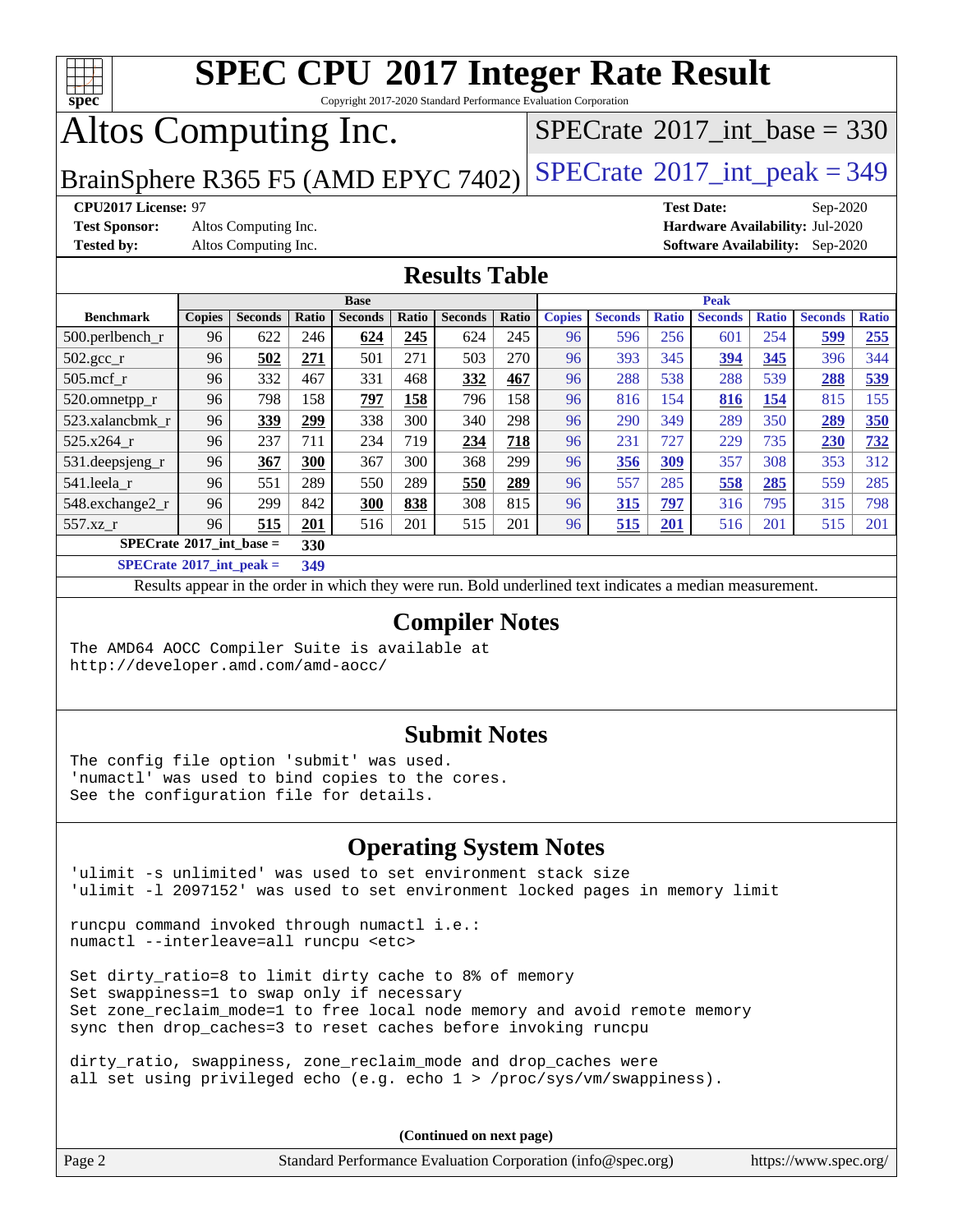

Copyright 2017-2020 Standard Performance Evaluation Corporation

Altos Computing Inc.

 $SPECTate@2017_int\_base = 330$ 

BrainSphere R365 F5 (AMD EPYC 7402) [SPECrate](http://www.spec.org/auto/cpu2017/Docs/result-fields.html#SPECrate2017intpeak)®[2017\\_int\\_peak = 3](http://www.spec.org/auto/cpu2017/Docs/result-fields.html#SPECrate2017intpeak)49

**[Test Sponsor:](http://www.spec.org/auto/cpu2017/Docs/result-fields.html#TestSponsor)** Altos Computing Inc. **[Hardware Availability:](http://www.spec.org/auto/cpu2017/Docs/result-fields.html#HardwareAvailability)** Jul-2020 **[Tested by:](http://www.spec.org/auto/cpu2017/Docs/result-fields.html#Testedby)** Altos Computing Inc. **[Software Availability:](http://www.spec.org/auto/cpu2017/Docs/result-fields.html#SoftwareAvailability)** Sep-2020

**[CPU2017 License:](http://www.spec.org/auto/cpu2017/Docs/result-fields.html#CPU2017License)** 97 **[Test Date:](http://www.spec.org/auto/cpu2017/Docs/result-fields.html#TestDate)** Sep-2020

### **[Operating System Notes \(Continued\)](http://www.spec.org/auto/cpu2017/Docs/result-fields.html#OperatingSystemNotes)**

Transparent huge pages set to 'always' for this run (OS default)

#### **[Environment Variables Notes](http://www.spec.org/auto/cpu2017/Docs/result-fields.html#EnvironmentVariablesNotes)**

Environment variables set by runcpu before the start of the run: LD\_LIBRARY\_PATH = "/home/cpu2017/amd\_rate\_aocc200\_rome\_C\_lib/64;/home/cpu2017/amd\_rate\_aoc c200\_rome\_C\_lib/32:" MALLOC\_CONF = "retain:true"

### **[General Notes](http://www.spec.org/auto/cpu2017/Docs/result-fields.html#GeneralNotes)**

Binaries were compiled on a system with 2x AMD EPYC 7601 CPU + 512GB Memory using Fedora 26

NA: The test sponsor attests, as of date of publication, that CVE-2017-5754 (Meltdown) is mitigated in the system as tested and documented. Yes: The test sponsor attests, as of date of publication, that CVE-2017-5753 (Spectre variant 1) is mitigated in the system as tested and documented. Yes: The test sponsor attests, as of date of publication, that CVE-2017-5715 (Spectre variant 2) is mitigated in the system as tested and documented.

jemalloc: configured and built with GCC v9.1.0 in Ubuntu 19.04 with -O3 -znver2 -flto jemalloc 5.2.0 is available here: <https://github.com/jemalloc/jemalloc/releases/download/5.2.0/jemalloc-5.2.0.tar.bz2>

### **[Platform Notes](http://www.spec.org/auto/cpu2017/Docs/result-fields.html#PlatformNotes)**

BIOS Configuration: Power Policy Quick Settings set to Best Performance NUMA Nodes Per Socket set to NPS4

 Sysinfo program /home/cpu2017/bin/sysinfo Rev: r6365 of 2019-08-21 295195f888a3d7edb1e6e46a485a0011 running on r365f4 Thu Oct 8 13:52:42 2020

 SUT (System Under Test) info as seen by some common utilities. For more information on this section, see <https://www.spec.org/cpu2017/Docs/config.html#sysinfo>

 From /proc/cpuinfo model name : AMD EPYC 7402 24-Core Processor 2 "physical id"s (chips) 96 "processors"

**(Continued on next page)**

Page 3 Standard Performance Evaluation Corporation [\(info@spec.org\)](mailto:info@spec.org) <https://www.spec.org/>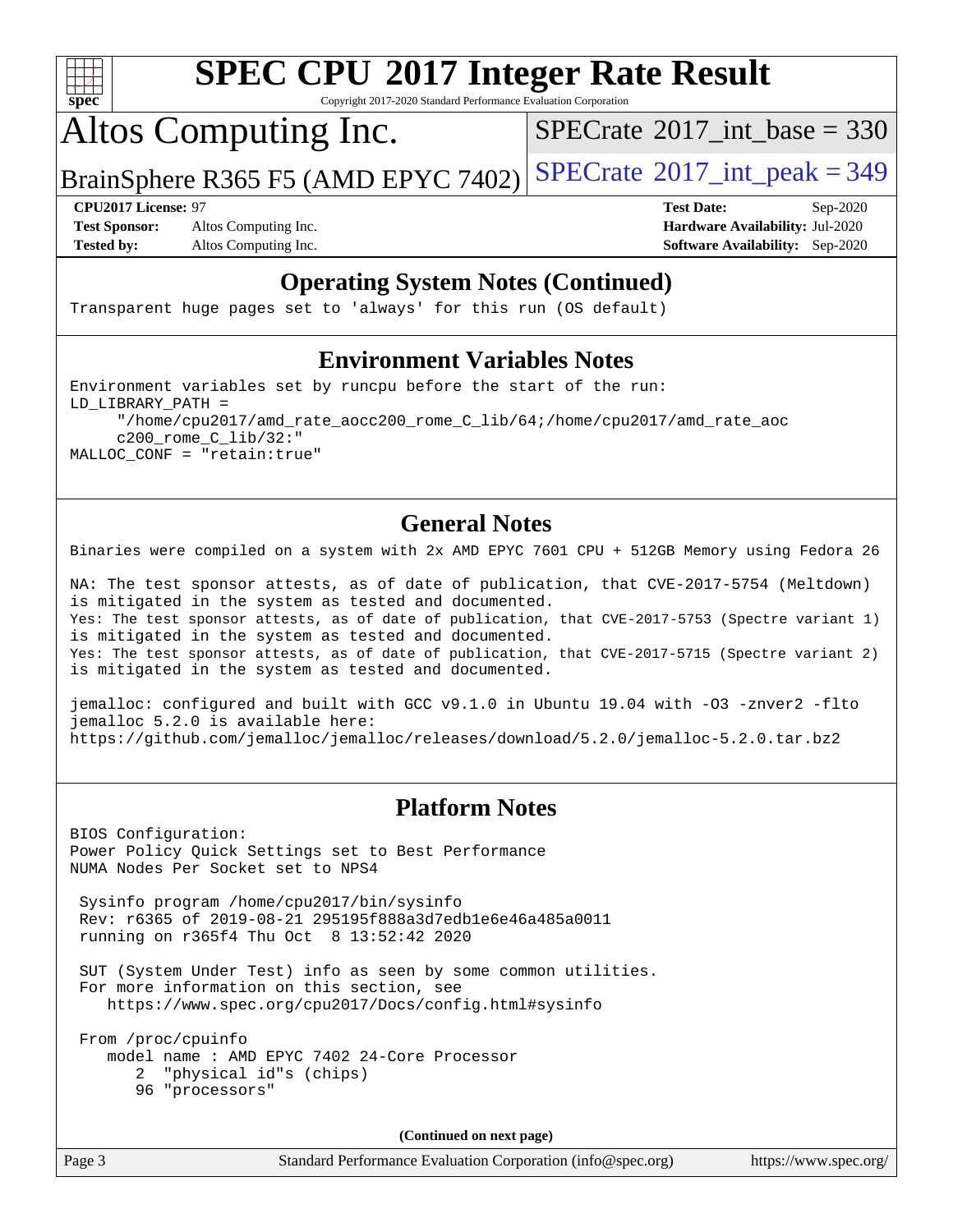| spec <sup>®</sup>                                                                                                                                                                                                                                                                                                                                                                                                                                                                                                                                                                           | <b>SPEC CPU®2017 Integer Rate Result</b><br>Copyright 2017-2020 Standard Performance Evaluation Corporation                                                                                                                                                                                                                                                                                                                                                                                                                                                                                                                                                               |                   |                                             |  |  |  |
|---------------------------------------------------------------------------------------------------------------------------------------------------------------------------------------------------------------------------------------------------------------------------------------------------------------------------------------------------------------------------------------------------------------------------------------------------------------------------------------------------------------------------------------------------------------------------------------------|---------------------------------------------------------------------------------------------------------------------------------------------------------------------------------------------------------------------------------------------------------------------------------------------------------------------------------------------------------------------------------------------------------------------------------------------------------------------------------------------------------------------------------------------------------------------------------------------------------------------------------------------------------------------------|-------------------|---------------------------------------------|--|--|--|
| Altos Computing Inc.                                                                                                                                                                                                                                                                                                                                                                                                                                                                                                                                                                        |                                                                                                                                                                                                                                                                                                                                                                                                                                                                                                                                                                                                                                                                           |                   | $SPECTate$ <sup>®</sup> 2017_int_base = 330 |  |  |  |
|                                                                                                                                                                                                                                                                                                                                                                                                                                                                                                                                                                                             | BrainSphere R365 F5 (AMD EPYC 7402)                                                                                                                                                                                                                                                                                                                                                                                                                                                                                                                                                                                                                                       |                   | $SPECTate$ <sup>®</sup> 2017_int_peak = 349 |  |  |  |
| CPU2017 License: 97                                                                                                                                                                                                                                                                                                                                                                                                                                                                                                                                                                         |                                                                                                                                                                                                                                                                                                                                                                                                                                                                                                                                                                                                                                                                           | <b>Test Date:</b> | Sep-2020                                    |  |  |  |
| <b>Test Sponsor:</b><br>Altos Computing Inc.                                                                                                                                                                                                                                                                                                                                                                                                                                                                                                                                                |                                                                                                                                                                                                                                                                                                                                                                                                                                                                                                                                                                                                                                                                           |                   | Hardware Availability: Jul-2020             |  |  |  |
| <b>Tested by:</b><br>Altos Computing Inc.                                                                                                                                                                                                                                                                                                                                                                                                                                                                                                                                                   |                                                                                                                                                                                                                                                                                                                                                                                                                                                                                                                                                                                                                                                                           |                   | <b>Software Availability:</b> Sep-2020      |  |  |  |
|                                                                                                                                                                                                                                                                                                                                                                                                                                                                                                                                                                                             | <b>Platform Notes (Continued)</b>                                                                                                                                                                                                                                                                                                                                                                                                                                                                                                                                                                                                                                         |                   |                                             |  |  |  |
| cores, siblings (Caution: counting these is hw and system dependent. The following<br>excerpts from /proc/cpuinfo might not be reliable. Use with caution.)<br>cpu cores : 24<br>siblings : 48<br>physical 0: cores 0 1 2 4 5 6 8 9 10 12 13 14 16 17 18 20 21 22 24 25 26 28 29 30<br>physical 1: cores 0 1 2 4 5 6 8 9 10 12 13 14 16 17 18 20 21 22 24 25 26 28 29 30<br>From 1scpu:                                                                                                                                                                                                     |                                                                                                                                                                                                                                                                                                                                                                                                                                                                                                                                                                                                                                                                           |                   |                                             |  |  |  |
| Architecture:<br>$CPU$ op-mode( $s$ ):<br>Byte Order:<br>CPU(s):<br>On-line CPU(s) list: $0-95$<br>Thread(s) per core:<br>Core(s) per socket:<br>Socket(s):<br>NUMA $node(s):$<br>Vendor ID:<br>CPU family:<br>Model:<br>Model name:<br>Stepping:<br>CPU MHz:<br>CPU max MHz:<br>CPU min MHz:<br>BogoMIPS:<br>Virtualization:<br>L1d cache:<br>Lli cache:<br>L2 cache:<br>L3 cache:<br>NUMA node0 CPU(s):<br>NUMA nodel CPU(s):<br>NUMA node2 CPU(s):<br>NUMA $node3$ $CPU(s):$<br>NUMA $node4$ $CPU(s):$<br>NUMA $node5$ CPU $(s)$ :<br>NUMA node6 CPU(s):<br>NUMA node7 CPU(s):<br>Flags: | x86_64<br>$32$ -bit, $64$ -bit<br>Little Endian<br>96<br>2<br>24<br>2<br>8<br>AuthenticAMD<br>23<br>49<br>AMD EPYC 7402 24-Core Processor<br>$\Omega$<br>3235.809<br>2800.0000<br>1500.0000<br>5600.27<br>$AMD-V$<br>32K<br>32K<br>512K<br>16384K<br>$0 - 5, 48 - 53$<br>$6 - 11, 54 - 59$<br>$12 - 17,60 - 65$<br>$18 - 23,66 - 71$<br>$24 - 29, 72 - 77$<br>$30 - 35, 78 - 83$<br>$36 - 41, 84 - 89$<br>$42 - 47, 90 - 95$<br>fpu vme de pse tsc msr pae mce cx8 apic sep mtrr pge mca cmov<br>pat pse36 clflush mmx fxsr sse sse2 ht syscall nx mmxext fxsr_opt pdpe1gb rdtscp lm<br>constant_tsc rep_good nopl xtopology nonstop_tsc cpuid extd_apicid aperfmperf pni |                   |                                             |  |  |  |
| pclmulqdq monitor ssse3 fma cx16 sse4_1 sse4_2 movbe popcnt aes xsave avx f16c<br>rdrand lahf_lm cmp_legacy svm extapic cr8_legacy abm sse4a misalignsse 3dnowprefetch<br>osvw ibs skinit wdt tce topoext perfctr_core perfctr_nb bpext perfctr_llc mwaitx cpb<br>cat_13 cdp_13 hw_pstate sme ssbd ibrs ibpb stibp vmmcall fsgsbase bmil avx2 smep<br>bmi2 cqm rdt_a rdseed adx smap clflushopt clwb sha_ni xsaveopt xsavec xgetbv1 xsaves                                                                                                                                                  |                                                                                                                                                                                                                                                                                                                                                                                                                                                                                                                                                                                                                                                                           |                   |                                             |  |  |  |
|                                                                                                                                                                                                                                                                                                                                                                                                                                                                                                                                                                                             | (Continued on next page)                                                                                                                                                                                                                                                                                                                                                                                                                                                                                                                                                                                                                                                  |                   |                                             |  |  |  |
| Page 4                                                                                                                                                                                                                                                                                                                                                                                                                                                                                                                                                                                      | Standard Performance Evaluation Corporation (info@spec.org)                                                                                                                                                                                                                                                                                                                                                                                                                                                                                                                                                                                                               |                   | https://www.spec.org/                       |  |  |  |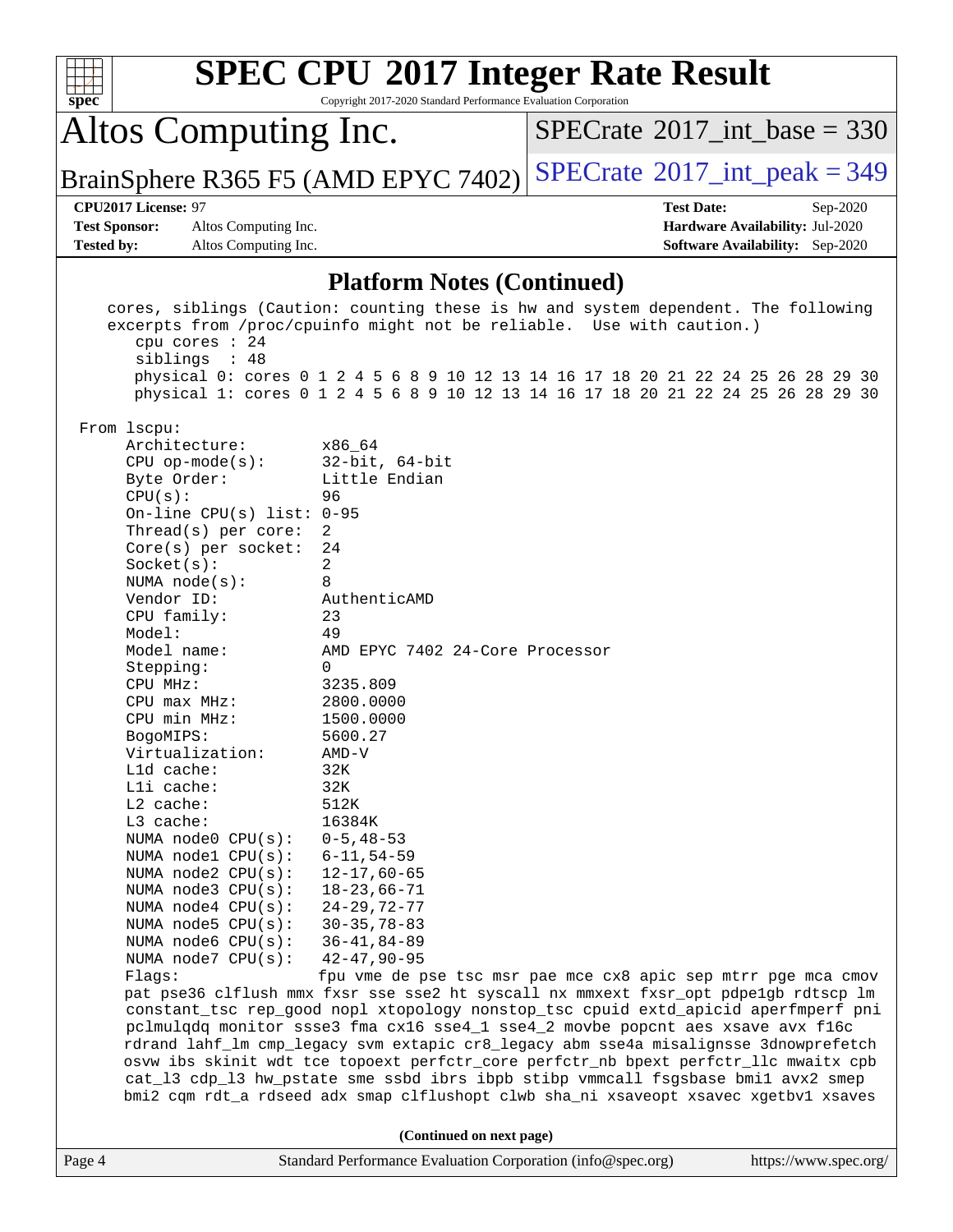| <b>SPEC CPU®2017 Integer Rate Result</b><br>Copyright 2017-2020 Standard Performance Evaluation Corporation<br>$spec^*$                                                                                                                                                                                                                                                                                                                                                                                                                                                                                                                                                                                                                                                                                                                                                                                                                           |                                                                                                     |  |  |  |  |  |
|---------------------------------------------------------------------------------------------------------------------------------------------------------------------------------------------------------------------------------------------------------------------------------------------------------------------------------------------------------------------------------------------------------------------------------------------------------------------------------------------------------------------------------------------------------------------------------------------------------------------------------------------------------------------------------------------------------------------------------------------------------------------------------------------------------------------------------------------------------------------------------------------------------------------------------------------------|-----------------------------------------------------------------------------------------------------|--|--|--|--|--|
| Altos Computing Inc.                                                                                                                                                                                                                                                                                                                                                                                                                                                                                                                                                                                                                                                                                                                                                                                                                                                                                                                              | $SPECrate^{\circ}2017\_int\_base = 330$                                                             |  |  |  |  |  |
| BrainSphere R365 F5 (AMD EPYC 7402)                                                                                                                                                                                                                                                                                                                                                                                                                                                                                                                                                                                                                                                                                                                                                                                                                                                                                                               | $SPECTate$ <sup>®</sup> 2017_int_peak = 349                                                         |  |  |  |  |  |
| CPU2017 License: 97<br><b>Test Sponsor:</b><br>Altos Computing Inc.<br>Altos Computing Inc.<br><b>Tested by:</b>                                                                                                                                                                                                                                                                                                                                                                                                                                                                                                                                                                                                                                                                                                                                                                                                                                  | <b>Test Date:</b><br>Sep-2020<br>Hardware Availability: Jul-2020<br>Software Availability: Sep-2020 |  |  |  |  |  |
| <b>Platform Notes (Continued)</b>                                                                                                                                                                                                                                                                                                                                                                                                                                                                                                                                                                                                                                                                                                                                                                                                                                                                                                                 |                                                                                                     |  |  |  |  |  |
| cqm_llc cqm_occup_llc cqm_mbm_total cqm_mbm_local clzero irperf xsaveerptr arat npt<br>lbrv svm_lock nrip_save tsc_scale vmcb_clean flushbyasid decodeassists pausefilter<br>pfthreshold avic v_vmsave_vmload vgif umip rdpid overflow_recov succor smca                                                                                                                                                                                                                                                                                                                                                                                                                                                                                                                                                                                                                                                                                          |                                                                                                     |  |  |  |  |  |
| /proc/cpuinfo cache data<br>cache size : 512 KB                                                                                                                                                                                                                                                                                                                                                                                                                                                                                                                                                                                                                                                                                                                                                                                                                                                                                                   |                                                                                                     |  |  |  |  |  |
| From numactl --hardware WARNING: a numactl 'node' might or might not correspond to a<br>physical chip.<br>$available: 8 nodes (0-7)$<br>node 0 cpus: 0 1 2 3 4 5 48 49 50 51 52 53<br>node 0 size: 64365 MB<br>node 0 free: 63964 MB<br>node 1 cpus: 6 7 8 9 10 11 54 55 56 57 58 59<br>node 1 size: 64505 MB<br>node 1 free: 64051 MB<br>node 2 cpus: 12 13 14 15 16 17 60 61 62 63 64 65<br>node 2 size: 64505 MB<br>node 2 free: 64115 MB<br>node 3 cpus: 18 19 20 21 22 23 66 67 68 69 70 71<br>node 3 size: 64493 MB<br>node 3 free: 64132 MB<br>node 4 cpus: 24 25 26 27 28 29 72 73 74 75 76 77<br>node 4 size: 64505 MB<br>node 4 free: 64241 MB<br>node 5 cpus: 30 31 32 33 34 35 78 79 80 81 82 83<br>node 5 size: 64505 MB<br>node 5 free: 64248 MB<br>node 6 cpus: 36 37 38 39 40 41 84 85 86 87 88 89<br>node 6 size: 64505 MB<br>node 6 free: 64253 MB<br>node 7 cpus: 42 43 44 45 46 47 90 91 92 93 94 95<br>node 7 size: 64503 MB |                                                                                                     |  |  |  |  |  |
| node 7 free: 64251 MB<br>node distances:                                                                                                                                                                                                                                                                                                                                                                                                                                                                                                                                                                                                                                                                                                                                                                                                                                                                                                          |                                                                                                     |  |  |  |  |  |
| node<br>$\mathbf 1$<br>0<br>2<br>3<br>4<br>5<br>7<br>6<br>12<br>12<br>12<br>32<br>32<br>0:<br>10<br>32<br>32<br>1:<br>32<br>32<br>32<br>12<br>10<br>12<br>12<br>32<br>2:<br>12<br>10<br>12<br>32<br>32<br>32<br>12<br>32<br>32<br>3:<br>12<br>12<br>12<br>10<br>32<br>32<br>32<br>4:<br>32<br>32<br>32<br>32<br>10<br>12<br>12<br>12<br>5:<br>32<br>32<br>32<br>32<br>12<br>12<br>12<br>10<br>6:<br>32<br>32<br>32<br>32<br>12<br>12<br>12<br>10<br>32<br>12<br>7:<br>32<br>32<br>32<br>12<br>12<br>10<br>From /proc/meminfo<br>MemTotal:<br>528272868 kB                                                                                                                                                                                                                                                                                                                                                                                         |                                                                                                     |  |  |  |  |  |
|                                                                                                                                                                                                                                                                                                                                                                                                                                                                                                                                                                                                                                                                                                                                                                                                                                                                                                                                                   |                                                                                                     |  |  |  |  |  |
| (Continued on next page)<br>Standard Performance Evaluation Corporation (info@spec.org)<br>Page 5                                                                                                                                                                                                                                                                                                                                                                                                                                                                                                                                                                                                                                                                                                                                                                                                                                                 | https://www.spec.org/                                                                               |  |  |  |  |  |
|                                                                                                                                                                                                                                                                                                                                                                                                                                                                                                                                                                                                                                                                                                                                                                                                                                                                                                                                                   |                                                                                                     |  |  |  |  |  |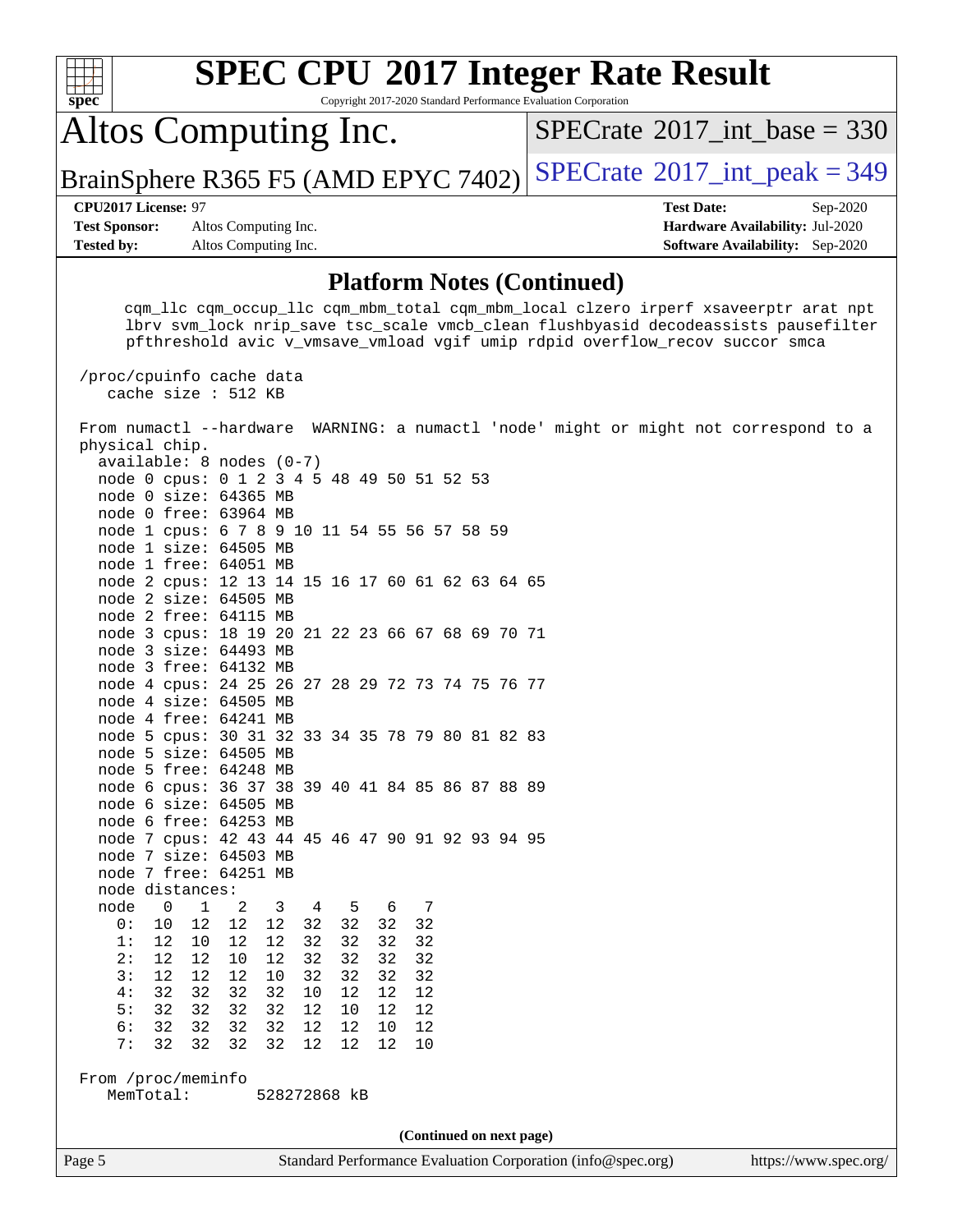| <b>SPEC CPU®2017 Integer Rate Result</b><br>spec<br>Copyright 2017-2020 Standard Performance Evaluation Corporation                                                                                               |                                                                                                                  |
|-------------------------------------------------------------------------------------------------------------------------------------------------------------------------------------------------------------------|------------------------------------------------------------------------------------------------------------------|
| Altos Computing Inc.                                                                                                                                                                                              | $SPECTate$ <sup>®</sup> 2017_int_base = 330                                                                      |
| BrainSphere R365 F5 (AMD EPYC 7402)                                                                                                                                                                               | $SPECrate^{\circ}2017\_int\_peak = 349$                                                                          |
| CPU2017 License: 97<br><b>Test Sponsor:</b><br>Altos Computing Inc.<br><b>Tested by:</b><br>Altos Computing Inc.                                                                                                  | <b>Test Date:</b><br>Sep-2020<br>Hardware Availability: Jul-2020<br>Software Availability: Sep-2020              |
| <b>Platform Notes (Continued)</b>                                                                                                                                                                                 |                                                                                                                  |
| HugePages_Total:<br>0<br>Hugepagesize:<br>2048 kB                                                                                                                                                                 |                                                                                                                  |
| /usr/bin/lsb_release -d<br>Ubuntu 18.04.2 LTS                                                                                                                                                                     |                                                                                                                  |
| From /etc/*release* /etc/*version*<br>debian_version: buster/sid<br>os-release:<br>NAME="Ubuntu"                                                                                                                  |                                                                                                                  |
| VERSION="18.04.2 LTS (Bionic Beaver)"<br>ID=ubuntu<br>ID_LIKE=debian                                                                                                                                              |                                                                                                                  |
| PRETTY_NAME="Ubuntu 18.04.2 LTS"<br>VERSION_ID="18.04"<br>HOME_URL="https://www.ubuntu.com/"<br>SUPPORT_URL="https://help.ubuntu.com/"                                                                            |                                                                                                                  |
| uname $-a$ :<br>Linux r365f4 4.15.0-117-generic #118-Ubuntu SMP Fri Sep 4 20:02:41 UTC 2020 x86_64<br>x86_64 x86_64 GNU/Linux                                                                                     |                                                                                                                  |
| Kernel self-reported vulnerability status:                                                                                                                                                                        |                                                                                                                  |
| itlb_multihit:<br>CVE-2018-3620 (L1 Terminal Fault):<br>Microarchitectural Data Sampling:<br>CVE-2017-5754 (Meltdown):<br>CVE-2018-3639 (Speculative Store Bypass): Mitigation: Speculative Store Bypass disabled | Not affected<br>Not affected<br>Not affected<br>Not affected<br>via prctl and seccomp                            |
| CVE-2017-5753 (Spectre variant 1):<br>$CVE-2017-5715$ (Spectre variant 2):                                                                                                                                        | Mitigation: usercopy/swapgs barriers and __user<br>pointer sanitization<br>Mitigation: Full AMD retpoline, IBPB: |
| filling<br>srbds:                                                                                                                                                                                                 | conditional, IBRS_FW, STIBP: conditional, RSB<br>Not affected                                                    |
| tsx_async_abort:<br>run-level 5 Sep 14 06:57                                                                                                                                                                      | Not affected                                                                                                     |
| SPEC is set to: /home/cpu2017<br>Filesystem<br>Type Size Used Avail Use% Mounted on<br>ext4 1.5T 704G 688G 51% /<br>/dev/sda2                                                                                     |                                                                                                                  |
| From /sys/devices/virtual/dmi/id<br>BIOS:<br>GIGABYTE R11 10/25/2019<br>Vendor: Acer                                                                                                                              |                                                                                                                  |
| (Continued on next page)                                                                                                                                                                                          |                                                                                                                  |
| Page 6<br>Standard Performance Evaluation Corporation (info@spec.org)                                                                                                                                             | https://www.spec.org/                                                                                            |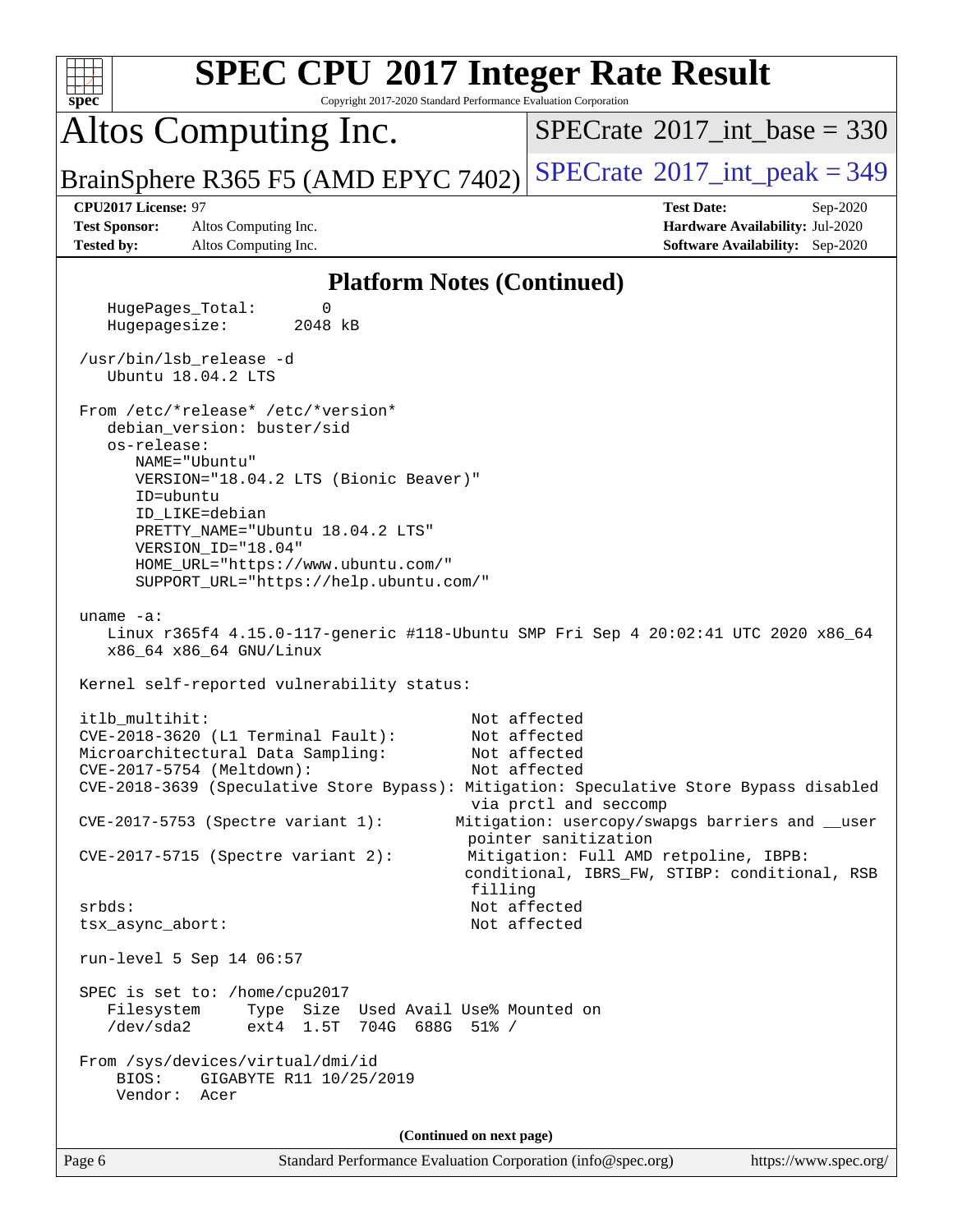| <b>SPEC CPU®2017 Integer Rate Result</b><br>Copyright 2017-2020 Standard Performance Evaluation Corporation<br>spec <sup>®</sup>                                                                                                                                                                                                                          |                                                                                                            |  |  |  |  |  |  |
|-----------------------------------------------------------------------------------------------------------------------------------------------------------------------------------------------------------------------------------------------------------------------------------------------------------------------------------------------------------|------------------------------------------------------------------------------------------------------------|--|--|--|--|--|--|
| Altos Computing Inc.                                                                                                                                                                                                                                                                                                                                      | $SPECTate$ <sup>®</sup> 2017_int_base = 330                                                                |  |  |  |  |  |  |
| BrainSphere R365 F5 (AMD EPYC 7402)                                                                                                                                                                                                                                                                                                                       | $SPECTate@2017_int\_peak = 349$                                                                            |  |  |  |  |  |  |
| CPU2017 License: 97<br>Altos Computing Inc.<br><b>Test Sponsor:</b><br><b>Tested by:</b><br>Altos Computing Inc.                                                                                                                                                                                                                                          | <b>Test Date:</b><br>Sep-2020<br>Hardware Availability: Jul-2020<br><b>Software Availability:</b> Sep-2020 |  |  |  |  |  |  |
| <b>Platform Notes (Continued)</b>                                                                                                                                                                                                                                                                                                                         |                                                                                                            |  |  |  |  |  |  |
| Product: Altos R365 F4<br>Product Family: Server<br>Serial: DJ7002921A0002                                                                                                                                                                                                                                                                                |                                                                                                            |  |  |  |  |  |  |
| Additional information from dmidecode follows. WARNING: Use caution when you interpret<br>this section. The 'dmidecode' program reads system data which is "intended to allow<br>hardware to be accurately determined", but the intent may not be met, as there are<br>frequent changes to hardware, firmware, and the "DMTF SMBIOS" standard.<br>Memory: |                                                                                                            |  |  |  |  |  |  |
| 16x Samsung M393A4K40DB3-CWE 32 GB 2 rank 3200<br>16x Unknown Unknown                                                                                                                                                                                                                                                                                     |                                                                                                            |  |  |  |  |  |  |
| (End of data from sysinfo program)                                                                                                                                                                                                                                                                                                                        |                                                                                                            |  |  |  |  |  |  |
| <b>Compiler Version Notes</b>                                                                                                                                                                                                                                                                                                                             |                                                                                                            |  |  |  |  |  |  |
| $502.$ gcc_r(peak)<br>C                                                                                                                                                                                                                                                                                                                                   |                                                                                                            |  |  |  |  |  |  |
| AOCC.LLVM.2.0.0.B191.2019_07_19 clang version 8.0.0 (CLANG: Jenkins<br>AOCC_2_0_0-Build#191) (based on LLVM AOCC.LLVM.2.0.0.B191.2019_07_19)<br>Target: i386-unknown-linux-gnu<br>Thread model: posix<br>InstalledDir: /sppo/dev/compilers/aocc-compiler-2.0.0/bin                                                                                        |                                                                                                            |  |  |  |  |  |  |
|                                                                                                                                                                                                                                                                                                                                                           |                                                                                                            |  |  |  |  |  |  |
| 500.perlbench_r(base, peak) 502.gcc_r(base) 505.mcf_r(base, peak)<br>С<br>$525.x264_r(base, peak) 557.xz_r(base, peak)$                                                                                                                                                                                                                                   |                                                                                                            |  |  |  |  |  |  |
| AOCC.LLVM.2.0.0.B191.2019_07_19 clang version 8.0.0 (CLANG: Jenkins<br>AOCC_2_0_0-Build#191) (based on LLVM AOCC.LLVM.2.0.0.B191.2019_07_19)<br>Target: x86 64-unknown-linux-qnu<br>Thread model: posix<br>InstalledDir: /sppo/dev/compilers/aocc-compiler-2.0.0/bin                                                                                      |                                                                                                            |  |  |  |  |  |  |
|                                                                                                                                                                                                                                                                                                                                                           |                                                                                                            |  |  |  |  |  |  |
| $502.$ gcc_r(peak)<br>C                                                                                                                                                                                                                                                                                                                                   |                                                                                                            |  |  |  |  |  |  |
| AOCC.LLVM.2.0.0.B191.2019_07_19 clang version 8.0.0 (CLANG: Jenkins<br>AOCC_2_0_0-Build#191) (based on LLVM AOCC.LLVM.2.0.0.B191.2019_07_19)<br>Target: i386-unknown-linux-gnu<br>Thread model: posix                                                                                                                                                     |                                                                                                            |  |  |  |  |  |  |
| InstalledDir: /sppo/dev/compilers/aocc-compiler-2.0.0/bin                                                                                                                                                                                                                                                                                                 |                                                                                                            |  |  |  |  |  |  |
| (Continued on next page)                                                                                                                                                                                                                                                                                                                                  |                                                                                                            |  |  |  |  |  |  |
| Page 7<br>Standard Performance Evaluation Corporation (info@spec.org)                                                                                                                                                                                                                                                                                     | https://www.spec.org/                                                                                      |  |  |  |  |  |  |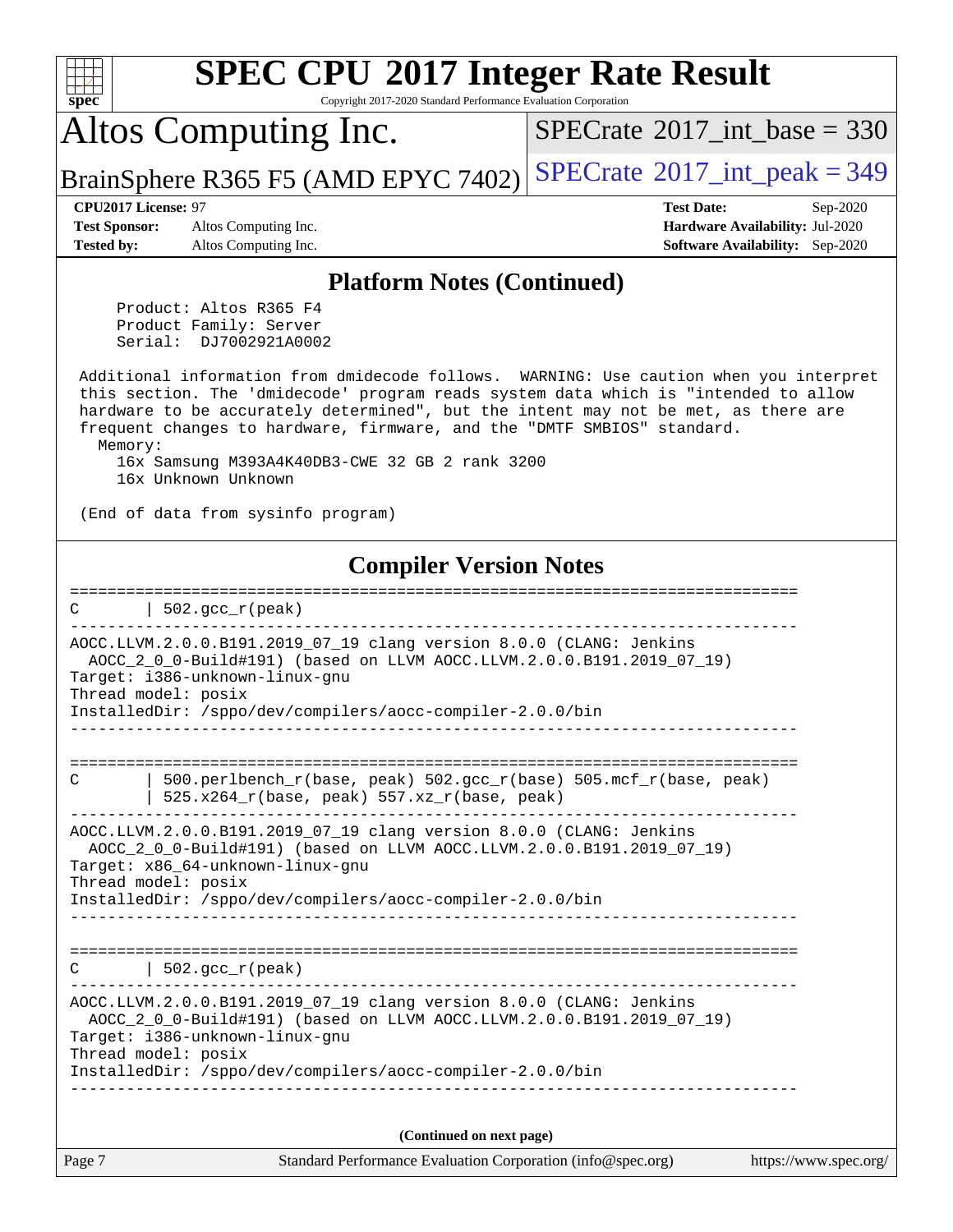| <b>SPEC CPU®2017 Integer Rate Result</b><br>Copyright 2017-2020 Standard Performance Evaluation Corporation<br>spec                                                                                                                                                                                                                                                                                                     |                                                                                                            |  |  |  |  |  |
|-------------------------------------------------------------------------------------------------------------------------------------------------------------------------------------------------------------------------------------------------------------------------------------------------------------------------------------------------------------------------------------------------------------------------|------------------------------------------------------------------------------------------------------------|--|--|--|--|--|
| Altos Computing Inc.                                                                                                                                                                                                                                                                                                                                                                                                    | $SPECTate$ <sup>®</sup> 2017_int_base = 330                                                                |  |  |  |  |  |
| BrainSphere R365 F5 (AMD EPYC 7402)                                                                                                                                                                                                                                                                                                                                                                                     | $SPECTate@2017_int\_peak = 349$                                                                            |  |  |  |  |  |
| CPU2017 License: 97<br><b>Test Sponsor:</b><br>Altos Computing Inc.<br>Tested by:<br>Altos Computing Inc.                                                                                                                                                                                                                                                                                                               | <b>Test Date:</b><br>Sep-2020<br>Hardware Availability: Jul-2020<br><b>Software Availability:</b> Sep-2020 |  |  |  |  |  |
| <b>Compiler Version Notes (Continued)</b>                                                                                                                                                                                                                                                                                                                                                                               |                                                                                                            |  |  |  |  |  |
| 500.perlbench_r(base, peak) 502.gcc_r(base) 505.mcf_r(base, peak)<br>C<br>$525.x264_r(base, peak) 557.xz_r(base, peak)$<br>AOCC.LLVM.2.0.0.B191.2019_07_19 clang version 8.0.0 (CLANG: Jenkins<br>AOCC_2_0_0-Build#191) (based on LLVM AOCC.LLVM.2.0.0.B191.2019_07_19)<br>Target: x86 64-unknown-linux-gnu<br>Thread model: posix<br>InstalledDir: /sppo/dev/compilers/aocc-compiler-2.0.0/bin                         |                                                                                                            |  |  |  |  |  |
| 523.xalancbmk_r(peak)<br>C++<br>AOCC.LLVM.2.0.0.B191.2019_07_19 clang version 8.0.0 (CLANG: Jenkins<br>AOCC_2_0_0-Build#191) (based on LLVM AOCC.LLVM.2.0.0.B191.2019_07_19)<br>Target: i386-unknown-linux-gnu<br>Thread model: posix<br>InstalledDir: /sppo/dev/compilers/aocc-compiler-2.0.0/bin                                                                                                                      |                                                                                                            |  |  |  |  |  |
| 520.omnetpp_r(base, peak) 523.xalancbmk_r(base)<br>$C++$<br>531.deepsjeng_r(base, peak) 541.leela_r(base, peak)<br>AOCC.LLVM.2.0.0.B191.2019_07_19 clang version 8.0.0 (CLANG: Jenkins<br>AOCC_2_0_0-Build#191) (based on LLVM AOCC.LLVM.2.0.0.B191.2019_07_19)<br>Target: x86_64-unknown-linux-gnu<br>Thread model: posix<br>InstalledDir: /sppo/dev/compilers/aocc-compiler-2.0.0/bin                                 |                                                                                                            |  |  |  |  |  |
| 523.xalancbmk_r(peak)<br>$C++$<br>AOCC.LLVM.2.0.0.B191.2019_07_19 clang version 8.0.0 (CLANG: Jenkins<br>AOCC_2_0_0-Build#191) (based on LLVM AOCC.LLVM.2.0.0.B191.2019_07_19)<br>Target: i386-unknown-linux-gnu<br>Thread model: posix<br>InstalledDir: /sppo/dev/compilers/aocc-compiler-2.0.0/bin<br>520.omnetpp_r(base, peak) 523.xalancbmk_r(base)<br>$C++$<br>531.deepsjeng_r(base, peak) 541.leela_r(base, peak) |                                                                                                            |  |  |  |  |  |
| (Continued on next page)                                                                                                                                                                                                                                                                                                                                                                                                |                                                                                                            |  |  |  |  |  |
| Page 8<br>Standard Performance Evaluation Corporation (info@spec.org)                                                                                                                                                                                                                                                                                                                                                   | https://www.spec.org/                                                                                      |  |  |  |  |  |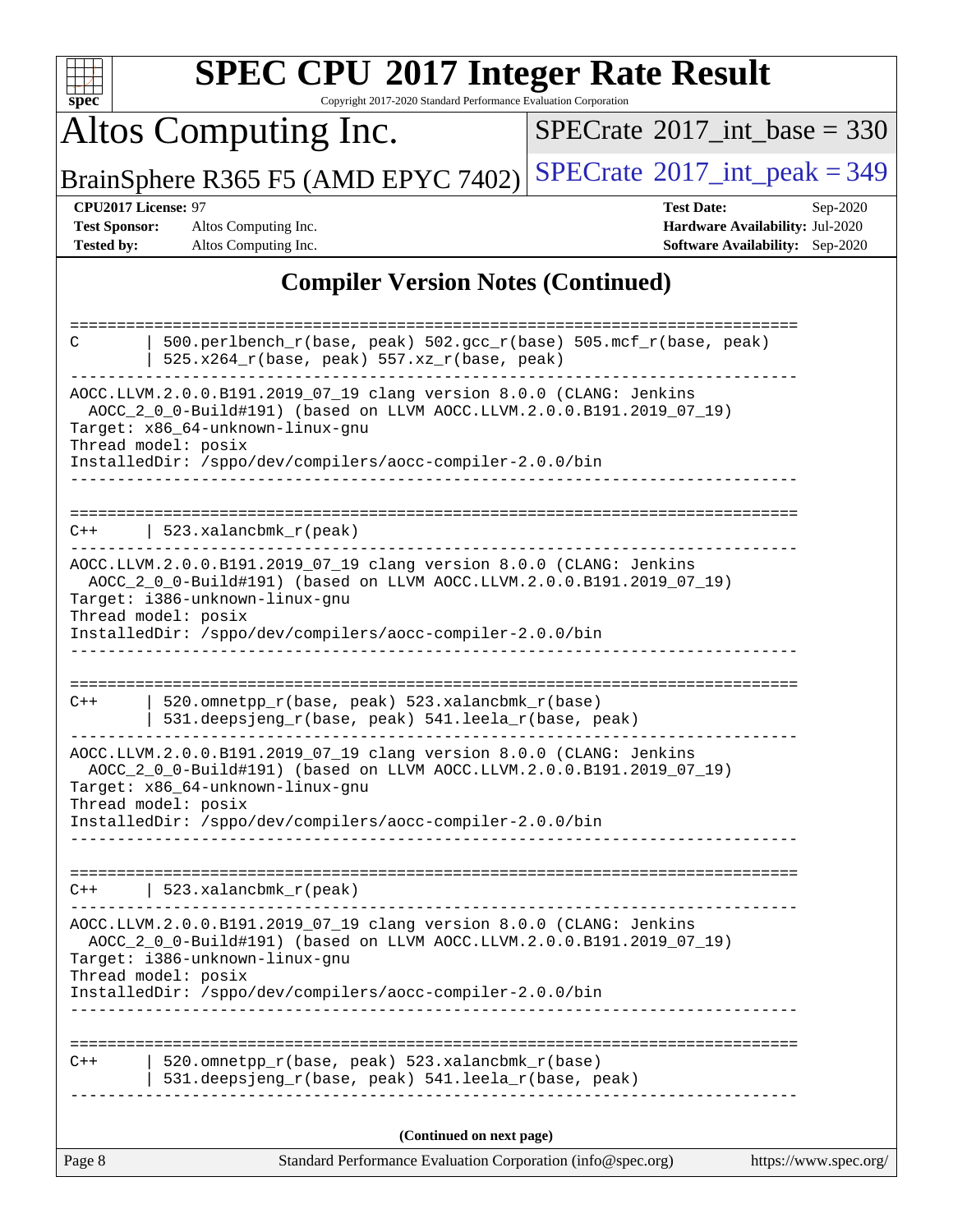

Copyright 2017-2020 Standard Performance Evaluation Corporation

Altos Computing Inc.

 $SPECTate@2017_int\_base = 330$ 

BrainSphere R365 F5 (AMD EPYC 7402) [SPECrate](http://www.spec.org/auto/cpu2017/Docs/result-fields.html#SPECrate2017intpeak)<sup>®</sup>[2017\\_int\\_peak = 3](http://www.spec.org/auto/cpu2017/Docs/result-fields.html#SPECrate2017intpeak)49

**[Test Sponsor:](http://www.spec.org/auto/cpu2017/Docs/result-fields.html#TestSponsor)** Altos Computing Inc. **[Hardware Availability:](http://www.spec.org/auto/cpu2017/Docs/result-fields.html#HardwareAvailability)** Jul-2020 **[Tested by:](http://www.spec.org/auto/cpu2017/Docs/result-fields.html#Testedby)** Altos Computing Inc. **[Software Availability:](http://www.spec.org/auto/cpu2017/Docs/result-fields.html#SoftwareAvailability)** Sep-2020

**[CPU2017 License:](http://www.spec.org/auto/cpu2017/Docs/result-fields.html#CPU2017License)** 97 **[Test Date:](http://www.spec.org/auto/cpu2017/Docs/result-fields.html#TestDate)** Sep-2020

### **[Compiler Version Notes \(Continued\)](http://www.spec.org/auto/cpu2017/Docs/result-fields.html#CompilerVersionNotes)**

| AOCC.LLVM.2.0.0.B191.2019 07 19 clang version 8.0.0 (CLANG: Jenkins<br>AOCC 2 0 0-Build#191) (based on LLVM AOCC.LLVM.2.0.0.B191.2019 07 19)<br>Target: x86 64-unknown-linux-gnu<br>Thread model: posix<br>InstalledDir: /sppo/dev/compilers/aocc-compiler-2.0.0/bin |
|----------------------------------------------------------------------------------------------------------------------------------------------------------------------------------------------------------------------------------------------------------------------|
| Fortran   548. $exchange2 r(base, peak)$                                                                                                                                                                                                                             |
| AOCC.LLVM.2.0.0.B191.2019 07 19 clang version 8.0.0 (CLANG: Jenkins<br>AOCC 2 0 0-Build#191) (based on LLVM AOCC.LLVM.2.0.0.B191.2019 07 19)<br>Target: x86 64-unknown-linux-gnu<br>Thread model: posix<br>InstalledDir: /sppo/dev/compilers/aocc-compiler-2.0.0/bin |

**[Base Compiler Invocation](http://www.spec.org/auto/cpu2017/Docs/result-fields.html#BaseCompilerInvocation)**

[C benchmarks](http://www.spec.org/auto/cpu2017/Docs/result-fields.html#Cbenchmarks): [clang](http://www.spec.org/cpu2017/results/res2020q4/cpu2017-20201012-24194.flags.html#user_CCbase_clang-c)

[C++ benchmarks:](http://www.spec.org/auto/cpu2017/Docs/result-fields.html#CXXbenchmarks) [clang++](http://www.spec.org/cpu2017/results/res2020q4/cpu2017-20201012-24194.flags.html#user_CXXbase_clang-cpp)

[Fortran benchmarks](http://www.spec.org/auto/cpu2017/Docs/result-fields.html#Fortranbenchmarks): [flang](http://www.spec.org/cpu2017/results/res2020q4/cpu2017-20201012-24194.flags.html#user_FCbase_flang)

## **[Base Portability Flags](http://www.spec.org/auto/cpu2017/Docs/result-fields.html#BasePortabilityFlags)**

 500.perlbench\_r: [-DSPEC\\_LINUX\\_X64](http://www.spec.org/cpu2017/results/res2020q4/cpu2017-20201012-24194.flags.html#b500.perlbench_r_basePORTABILITY_DSPEC_LINUX_X64) [-DSPEC\\_LP64](http://www.spec.org/cpu2017/results/res2020q4/cpu2017-20201012-24194.flags.html#b500.perlbench_r_baseEXTRA_PORTABILITY_DSPEC_LP64) 502.gcc\_r: [-DSPEC\\_LP64](http://www.spec.org/cpu2017/results/res2020q4/cpu2017-20201012-24194.flags.html#suite_baseEXTRA_PORTABILITY502_gcc_r_DSPEC_LP64) 505.mcf\_r: [-DSPEC\\_LP64](http://www.spec.org/cpu2017/results/res2020q4/cpu2017-20201012-24194.flags.html#suite_baseEXTRA_PORTABILITY505_mcf_r_DSPEC_LP64) 520.omnetpp\_r: [-DSPEC\\_LP64](http://www.spec.org/cpu2017/results/res2020q4/cpu2017-20201012-24194.flags.html#suite_baseEXTRA_PORTABILITY520_omnetpp_r_DSPEC_LP64) 523.xalancbmk\_r: [-DSPEC\\_LINUX](http://www.spec.org/cpu2017/results/res2020q4/cpu2017-20201012-24194.flags.html#b523.xalancbmk_r_basePORTABILITY_DSPEC_LINUX) [-DSPEC\\_LP64](http://www.spec.org/cpu2017/results/res2020q4/cpu2017-20201012-24194.flags.html#suite_baseEXTRA_PORTABILITY523_xalancbmk_r_DSPEC_LP64) 525.x264\_r: [-DSPEC\\_LP64](http://www.spec.org/cpu2017/results/res2020q4/cpu2017-20201012-24194.flags.html#suite_baseEXTRA_PORTABILITY525_x264_r_DSPEC_LP64) 531.deepsjeng\_r: [-DSPEC\\_LP64](http://www.spec.org/cpu2017/results/res2020q4/cpu2017-20201012-24194.flags.html#suite_baseEXTRA_PORTABILITY531_deepsjeng_r_DSPEC_LP64) 541.leela\_r: [-DSPEC\\_LP64](http://www.spec.org/cpu2017/results/res2020q4/cpu2017-20201012-24194.flags.html#suite_baseEXTRA_PORTABILITY541_leela_r_DSPEC_LP64) 548.exchange2\_r: [-DSPEC\\_LP64](http://www.spec.org/cpu2017/results/res2020q4/cpu2017-20201012-24194.flags.html#suite_baseEXTRA_PORTABILITY548_exchange2_r_DSPEC_LP64) 557.xz\_r: [-DSPEC\\_LP64](http://www.spec.org/cpu2017/results/res2020q4/cpu2017-20201012-24194.flags.html#suite_baseEXTRA_PORTABILITY557_xz_r_DSPEC_LP64)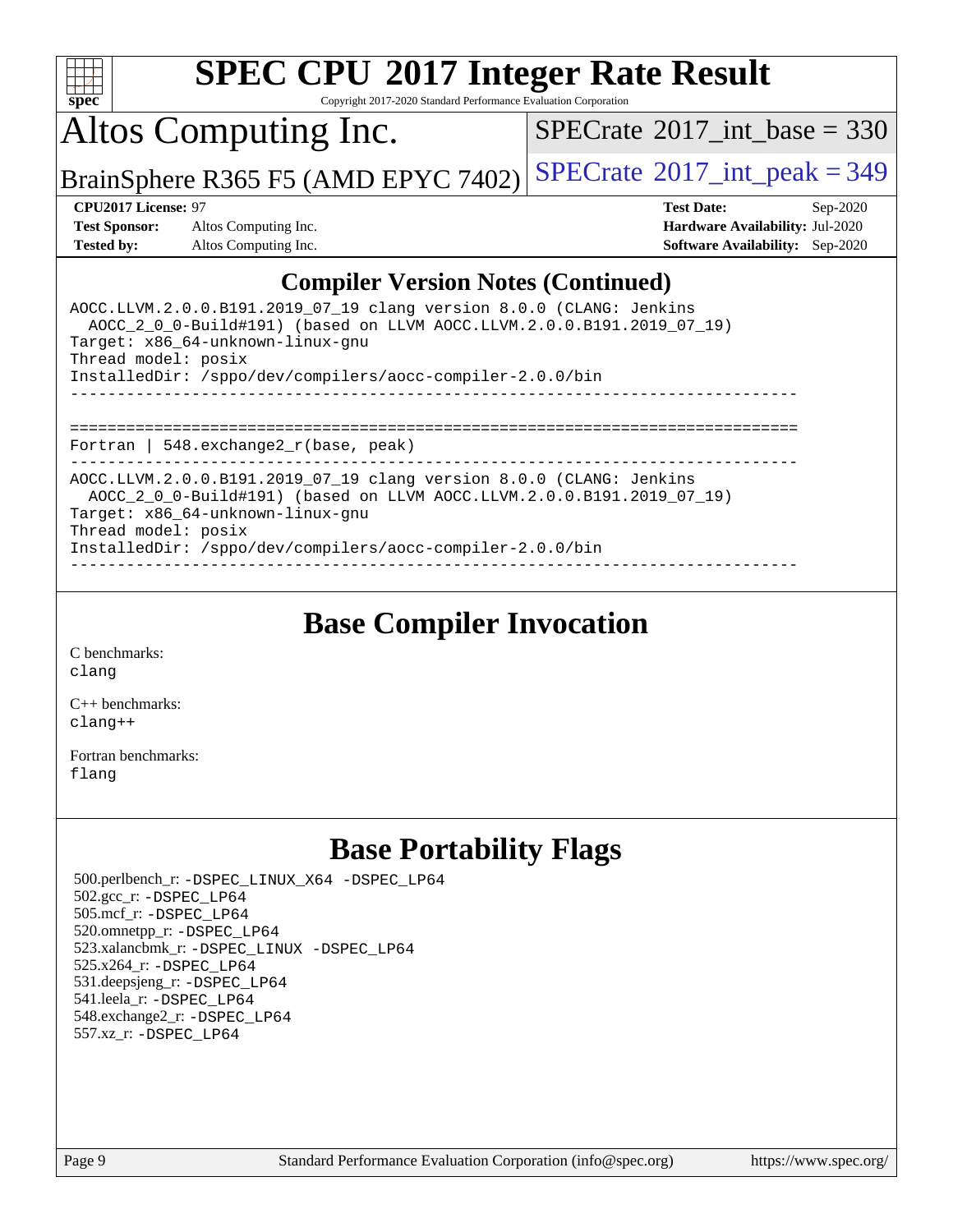| <b>SPEC CPU®2017 Integer Rate Result</b><br>Spec<br>Copyright 2017-2020 Standard Performance Evaluation Corporation                                                                                                                                                                                                                                                                                                                                                                                                                                                 |                                                                                                            |  |  |  |  |  |  |
|---------------------------------------------------------------------------------------------------------------------------------------------------------------------------------------------------------------------------------------------------------------------------------------------------------------------------------------------------------------------------------------------------------------------------------------------------------------------------------------------------------------------------------------------------------------------|------------------------------------------------------------------------------------------------------------|--|--|--|--|--|--|
| Altos Computing Inc.                                                                                                                                                                                                                                                                                                                                                                                                                                                                                                                                                | $SPECTate$ <sup>®</sup> 2017_int_base = 330                                                                |  |  |  |  |  |  |
| BrainSphere R365 F5 (AMD EPYC 7402)                                                                                                                                                                                                                                                                                                                                                                                                                                                                                                                                 | $SPECTate$ <sup>®</sup> 2017_int_peak = 349                                                                |  |  |  |  |  |  |
| CPU2017 License: 97<br><b>Test Sponsor:</b><br>Altos Computing Inc.<br><b>Tested by:</b><br>Altos Computing Inc.                                                                                                                                                                                                                                                                                                                                                                                                                                                    | <b>Test Date:</b><br>Sep-2020<br>Hardware Availability: Jul-2020<br><b>Software Availability:</b> Sep-2020 |  |  |  |  |  |  |
| C benchmarks:<br>-flto -Wl,-mllvm -Wl,-function-specialize<br>-Wl,-mllvm -Wl,-region-vectorize -Wl,-mllvm -Wl,-vector-library=LIBMVEC<br>-Wl,-mllvm -Wl,-reduce-array-computations=3 -03 -ffast-math<br>-march=znver2 -fstruct-layout=3 -mllvm -unroll-threshold=50<br>-fremap-arrays -mllvm -function-specialize -mllvm -enable-gvn-hoist<br>-mllvm -reduce-array-computations=3 -mllvm -qlobal-vectorize-slp<br>-mllvm -vector-library=LIBMVEC -mllvm -inline-threshold=1000<br>-flv-function-specialization -z muldefs -lmvec -lamdlibm -ljemalloc<br>$-Ifl$ anq | <b>Base Optimization Flags</b>                                                                             |  |  |  |  |  |  |
| $C_{++}$ benchmarks:<br>-flto -Wl,-mllvm -Wl,-function-specialize<br>-Wl,-mllvm -Wl,-region-vectorize -Wl,-mllvm -Wl,-vector-library=LIBMVEC<br>-Wl,-mllvm -Wl,-reduce-array-computations=3<br>-Wl,-mllvm -Wl,-suppress-fmas -03 -ffast-math -march=znver2<br>-mllvm -loop-unswitch-threshold=200000 -mllvm -vector-library=LIBMVEC<br>-mllvm -unroll-threshold=100 -flv-function-specialization                                                                                                                                                                    |                                                                                                            |  |  |  |  |  |  |

[-mllvm -enable-partial-unswitch](http://www.spec.org/cpu2017/results/res2020q4/cpu2017-20201012-24194.flags.html#user_CXXbase_F-enable-partial-unswitch_6e1c33f981d77963b1eaf834973128a7f33ce3f8e27f54689656697a35e89dcc875281e0e6283d043e32f367dcb605ba0e307a92e830f7e326789fa6c61b35d3) [-z muldefs](http://www.spec.org/cpu2017/results/res2020q4/cpu2017-20201012-24194.flags.html#user_CXXbase_aocc-muldefs) [-lmvec](http://www.spec.org/cpu2017/results/res2020q4/cpu2017-20201012-24194.flags.html#user_CXXbase_F-lmvec) [-lamdlibm](http://www.spec.org/cpu2017/results/res2020q4/cpu2017-20201012-24194.flags.html#user_CXXbase_F-lamdlibm) [-ljemalloc](http://www.spec.org/cpu2017/results/res2020q4/cpu2017-20201012-24194.flags.html#user_CXXbase_jemalloc-lib) [-lflang](http://www.spec.org/cpu2017/results/res2020q4/cpu2017-20201012-24194.flags.html#user_CXXbase_F-lflang)

#### [Fortran benchmarks:](http://www.spec.org/auto/cpu2017/Docs/result-fields.html#Fortranbenchmarks)

| -flto -Wl,-mllvm -Wl,-function-specialize                               |
|-------------------------------------------------------------------------|
| -Wl,-mllvm -Wl,-region-vectorize -Wl,-mllvm -Wl,-vector-library=LIBMVEC |
| -Wl,-mllvm -Wl,-reduce-array-computations=3 -ffast-math                 |
| -Wl,-mllvm -Wl,-inline-recursion=4 -Wl,-mllvm -Wl,-lsr-in-nested-loop   |
| -Wl,-mllvm -Wl,-enable-iv-split -03 -march=znver2 -funroll-loops        |
| -Mrecursive -mllvm -vector-library=LIBMVEC -z muldefs                   |
| -mllvm -disable-indvar-simplify -mllvm -unroll-aggressive               |
| -mllvm -unroll-threshold=150 -lmvec -lamdlibm -ljemalloc -lflang        |

# **[Peak Compiler Invocation](http://www.spec.org/auto/cpu2017/Docs/result-fields.html#PeakCompilerInvocation)**

[C benchmarks](http://www.spec.org/auto/cpu2017/Docs/result-fields.html#Cbenchmarks): [clang](http://www.spec.org/cpu2017/results/res2020q4/cpu2017-20201012-24194.flags.html#user_CCpeak_clang-c)

[C++ benchmarks:](http://www.spec.org/auto/cpu2017/Docs/result-fields.html#CXXbenchmarks) [clang++](http://www.spec.org/cpu2017/results/res2020q4/cpu2017-20201012-24194.flags.html#user_CXXpeak_clang-cpp)

[Fortran benchmarks](http://www.spec.org/auto/cpu2017/Docs/result-fields.html#Fortranbenchmarks): [flang](http://www.spec.org/cpu2017/results/res2020q4/cpu2017-20201012-24194.flags.html#user_FCpeak_flang)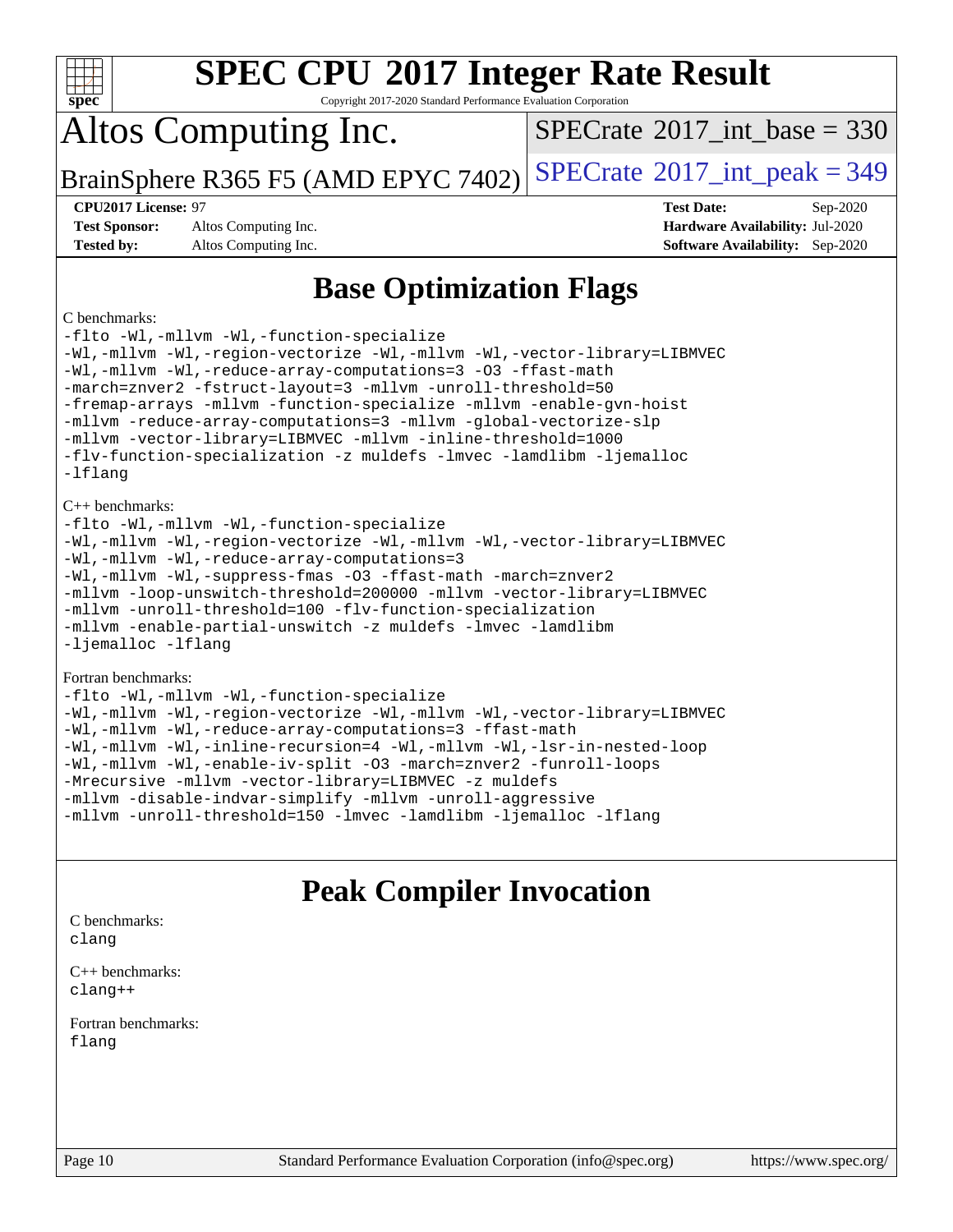

Copyright 2017-2020 Standard Performance Evaluation Corporation

## Altos Computing Inc.

 $SPECTate@2017_int\_base = 330$ 

BrainSphere R365 F5 (AMD EPYC 7402) [SPECrate](http://www.spec.org/auto/cpu2017/Docs/result-fields.html#SPECrate2017intpeak)<sup>®</sup>[2017\\_int\\_peak = 3](http://www.spec.org/auto/cpu2017/Docs/result-fields.html#SPECrate2017intpeak)49

**[Test Sponsor:](http://www.spec.org/auto/cpu2017/Docs/result-fields.html#TestSponsor)** Altos Computing Inc. **[Hardware Availability:](http://www.spec.org/auto/cpu2017/Docs/result-fields.html#HardwareAvailability)** Jul-2020 **[Tested by:](http://www.spec.org/auto/cpu2017/Docs/result-fields.html#Testedby)** Altos Computing Inc. **[Software Availability:](http://www.spec.org/auto/cpu2017/Docs/result-fields.html#SoftwareAvailability)** Sep-2020

**[CPU2017 License:](http://www.spec.org/auto/cpu2017/Docs/result-fields.html#CPU2017License)** 97 **[Test Date:](http://www.spec.org/auto/cpu2017/Docs/result-fields.html#TestDate)** Sep-2020

## **[Peak Portability Flags](http://www.spec.org/auto/cpu2017/Docs/result-fields.html#PeakPortabilityFlags)**

 500.perlbench\_r: [-DSPEC\\_LINUX\\_X64](http://www.spec.org/cpu2017/results/res2020q4/cpu2017-20201012-24194.flags.html#b500.perlbench_r_peakPORTABILITY_DSPEC_LINUX_X64) [-DSPEC\\_LP64](http://www.spec.org/cpu2017/results/res2020q4/cpu2017-20201012-24194.flags.html#b500.perlbench_r_peakEXTRA_PORTABILITY_DSPEC_LP64) 502.gcc\_r: [-D\\_FILE\\_OFFSET\\_BITS=64](http://www.spec.org/cpu2017/results/res2020q4/cpu2017-20201012-24194.flags.html#user_peakEXTRA_PORTABILITY502_gcc_r_F-D_FILE_OFFSET_BITS_5ae949a99b284ddf4e95728d47cb0843d81b2eb0e18bdfe74bbf0f61d0b064f4bda2f10ea5eb90e1dcab0e84dbc592acfc5018bc955c18609f94ddb8d550002c) 505.mcf\_r: [-DSPEC\\_LP64](http://www.spec.org/cpu2017/results/res2020q4/cpu2017-20201012-24194.flags.html#suite_peakEXTRA_PORTABILITY505_mcf_r_DSPEC_LP64) 520.omnetpp\_r: [-DSPEC\\_LP64](http://www.spec.org/cpu2017/results/res2020q4/cpu2017-20201012-24194.flags.html#suite_peakEXTRA_PORTABILITY520_omnetpp_r_DSPEC_LP64) 523.xalancbmk\_r: [-DSPEC\\_LINUX](http://www.spec.org/cpu2017/results/res2020q4/cpu2017-20201012-24194.flags.html#b523.xalancbmk_r_peakPORTABILITY_DSPEC_LINUX) [-D\\_FILE\\_OFFSET\\_BITS=64](http://www.spec.org/cpu2017/results/res2020q4/cpu2017-20201012-24194.flags.html#user_peakEXTRA_PORTABILITY523_xalancbmk_r_F-D_FILE_OFFSET_BITS_5ae949a99b284ddf4e95728d47cb0843d81b2eb0e18bdfe74bbf0f61d0b064f4bda2f10ea5eb90e1dcab0e84dbc592acfc5018bc955c18609f94ddb8d550002c) 525.x264\_r: [-DSPEC\\_LP64](http://www.spec.org/cpu2017/results/res2020q4/cpu2017-20201012-24194.flags.html#suite_peakEXTRA_PORTABILITY525_x264_r_DSPEC_LP64) 531.deepsjeng\_r: [-DSPEC\\_LP64](http://www.spec.org/cpu2017/results/res2020q4/cpu2017-20201012-24194.flags.html#suite_peakEXTRA_PORTABILITY531_deepsjeng_r_DSPEC_LP64) 541.leela\_r: [-DSPEC\\_LP64](http://www.spec.org/cpu2017/results/res2020q4/cpu2017-20201012-24194.flags.html#suite_peakEXTRA_PORTABILITY541_leela_r_DSPEC_LP64) 548.exchange2\_r: [-DSPEC\\_LP64](http://www.spec.org/cpu2017/results/res2020q4/cpu2017-20201012-24194.flags.html#suite_peakEXTRA_PORTABILITY548_exchange2_r_DSPEC_LP64) 557.xz\_r: [-DSPEC\\_LP64](http://www.spec.org/cpu2017/results/res2020q4/cpu2017-20201012-24194.flags.html#suite_peakEXTRA_PORTABILITY557_xz_r_DSPEC_LP64)

## **[Peak Optimization Flags](http://www.spec.org/auto/cpu2017/Docs/result-fields.html#PeakOptimizationFlags)**

[C benchmarks](http://www.spec.org/auto/cpu2017/Docs/result-fields.html#Cbenchmarks):

```
 500.perlbench_r: -flto -Wl,-mllvm -Wl,-function-specialize
-Wl,-mllvm -Wl,-region-vectorize
-Wl,-mllvm -Wl,-vector-library=LIBMVEC
-Wl,-mllvm -Wl,-reduce-array-computations=3
-fprofile-instr-generate(pass 1)
-fprofile-instr-use(pass 2) -Ofast -march=znver2
-mno-sse4a -fstruct-layout=5
-mllvm -vectorize-memory-aggressively
-mllvm -function-specialize -mllvm -enable-gvn-hoist
-mllvm -unroll-threshold=50 -fremap-arrays
-mllvm -vector-library=LIBMVEC
-mllvm -reduce-array-computations=3
-mllvm -global-vectorize-slp -mllvm -inline-threshold=1000
-flv-function-specialization -lmvec -lamdlibm -ljemalloc
-lflang
 502.gcc_r: -m32 -flto -Wl,-mllvm -Wl,-function-specialize
-Wl,-mllvm -Wl,-region-vectorize
-Wl,-mllvm -Wl,-vector-library=LIBMVEC
-Wl,-mllvm -Wl,-reduce-array-computations=3 -Ofast
-march=znver2 -mno-sse4a -fstruct-layout=5
-mllvm -vectorize-memory-aggressively
-mllvm -function-specialize -mllvm -enable-gvn-hoist
-mllvm -unroll-threshold=50 -fremap-arrays
-mllvm -vector-library=LIBMVEC
-mllvm -reduce-array-computations=3
-mllvm -global-vectorize-slp -mllvm -inline-threshold=1000
-flv-function-specialization -fgnu89-inline -ljemalloc
```
**(Continued on next page)**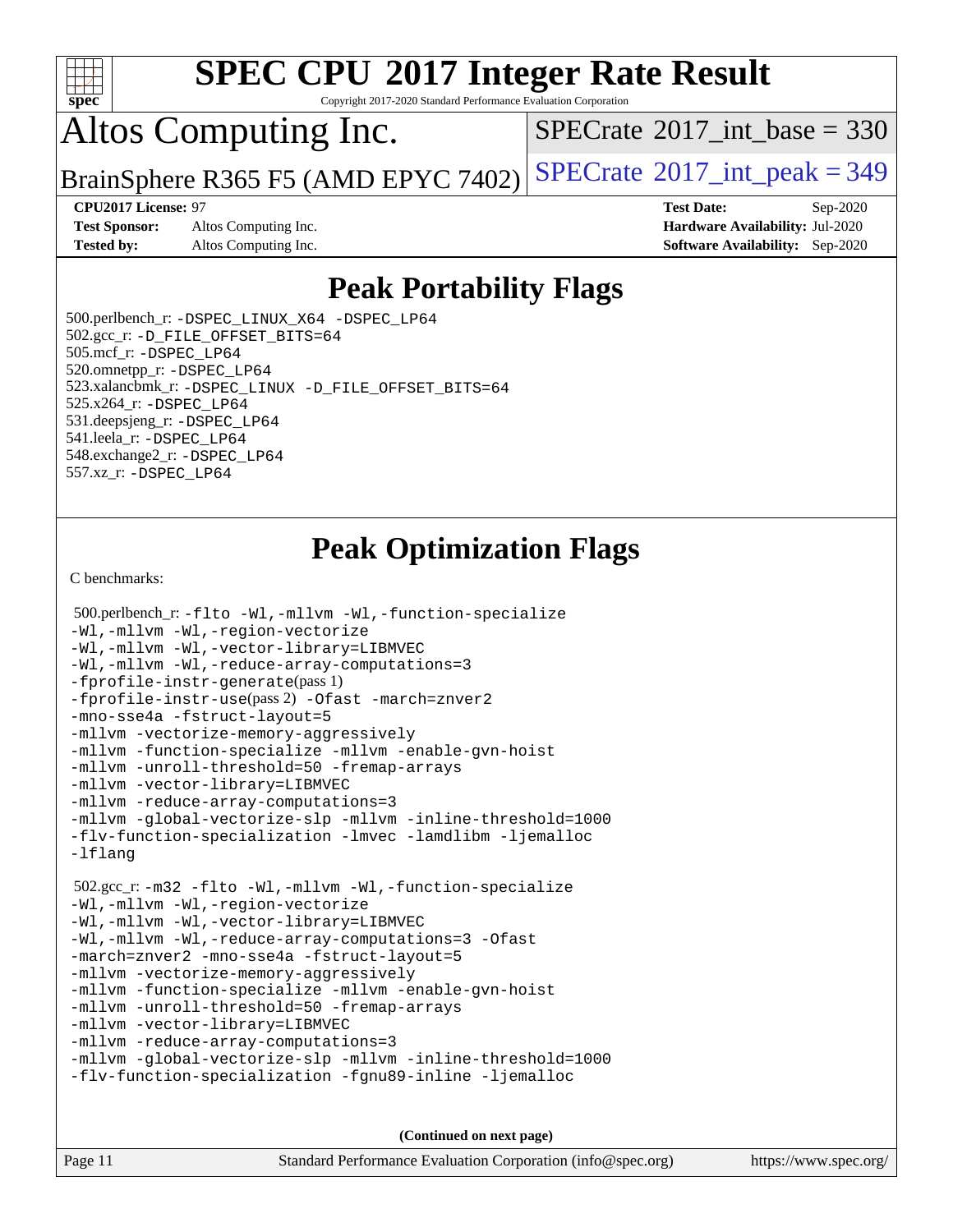

Copyright 2017-2020 Standard Performance Evaluation Corporation

Altos Computing Inc.

 $SPECTate$ <sup>®</sup>[2017\\_int\\_base =](http://www.spec.org/auto/cpu2017/Docs/result-fields.html#SPECrate2017intbase) 330

BrainSphere R365 F5 (AMD EPYC 7402) [SPECrate](http://www.spec.org/auto/cpu2017/Docs/result-fields.html#SPECrate2017intpeak)<sup>®</sup>[2017\\_int\\_peak = 3](http://www.spec.org/auto/cpu2017/Docs/result-fields.html#SPECrate2017intpeak)49

**[Test Sponsor:](http://www.spec.org/auto/cpu2017/Docs/result-fields.html#TestSponsor)** Altos Computing Inc. **[Hardware Availability:](http://www.spec.org/auto/cpu2017/Docs/result-fields.html#HardwareAvailability)** Jul-2020

**[CPU2017 License:](http://www.spec.org/auto/cpu2017/Docs/result-fields.html#CPU2017License)** 97 **[Test Date:](http://www.spec.org/auto/cpu2017/Docs/result-fields.html#TestDate)** Sep-2020 **[Tested by:](http://www.spec.org/auto/cpu2017/Docs/result-fields.html#Testedby)** Altos Computing Inc. **[Software Availability:](http://www.spec.org/auto/cpu2017/Docs/result-fields.html#SoftwareAvailability)** Sep-2020

## **[Peak Optimization Flags \(Continued\)](http://www.spec.org/auto/cpu2017/Docs/result-fields.html#PeakOptimizationFlags)**

```
 505.mcf_r: -flto -Wl,-mllvm -Wl,-function-specialize
-Wl,-mllvm -Wl,-region-vectorize
-Wl,-mllvm -Wl,-vector-library=LIBMVEC
-Wl,-mllvm -Wl,-reduce-array-computations=3 -Ofast
-march=znver2 -mno-sse4a -fstruct-layout=5
-mllvm -vectorize-memory-aggressively
-mllvm -function-specialize -mllvm -enable-gvn-hoist
-mllvm -unroll-threshold=50 -fremap-arrays
-mllvm -vector-library=LIBMVEC
-mllvm -reduce-array-computations=3
-mllvm -global-vectorize-slp -mllvm -inline-threshold=1000
-flv-function-specialization -lmvec -lamdlibm -ljemalloc
-lflang
 525.x264_r: Same as 500.perlbench_r
 557.xz_r: Same as 505.mcf_r
C++ benchmarks: 
 520.omnetpp_r: -flto -Wl,-mllvm -Wl,-function-specialize
-Wl,-mllvm -Wl,-region-vectorize
-Wl,-mllvm -Wl,-vector-library=LIBMVEC
-Wl,-mllvm -Wl,-reduce-array-computations=3 -Ofast
-march=znver2 -flv-function-specialization
-mllvm -unroll-threshold=100
-mllvm -enable-partial-unswitch
-mllvm -loop-unswitch-threshold=200000
-mllvm -vector-library=LIBMVEC
-mllvm -inline-threshold=1000 -lmvec -lamdlibm -ljemalloc
-lflang
 523.xalancbmk_r: -m32 -flto -Wl,-mllvm -Wl,-function-specialize
-Wl,-mllvm -Wl,-region-vectorize
-Wl,-mllvm -Wl,-vector-library=LIBMVEC
-Wl,-mllvm -Wl,-reduce-array-computations=3 -Ofast
-march=znver2 -flv-function-specialization
-mllvm -unroll-threshold=100
-mllvm -enable-partial-unswitch
-mllvm -loop-unswitch-threshold=200000
-mllvm -vector-library=LIBMVEC
-mllvm -inline-threshold=1000 -ljemalloc
 531.deepsjeng_r: Same as 520.omnetpp_r
```
Page 12 Standard Performance Evaluation Corporation [\(info@spec.org\)](mailto:info@spec.org) <https://www.spec.org/>

**(Continued on next page)**